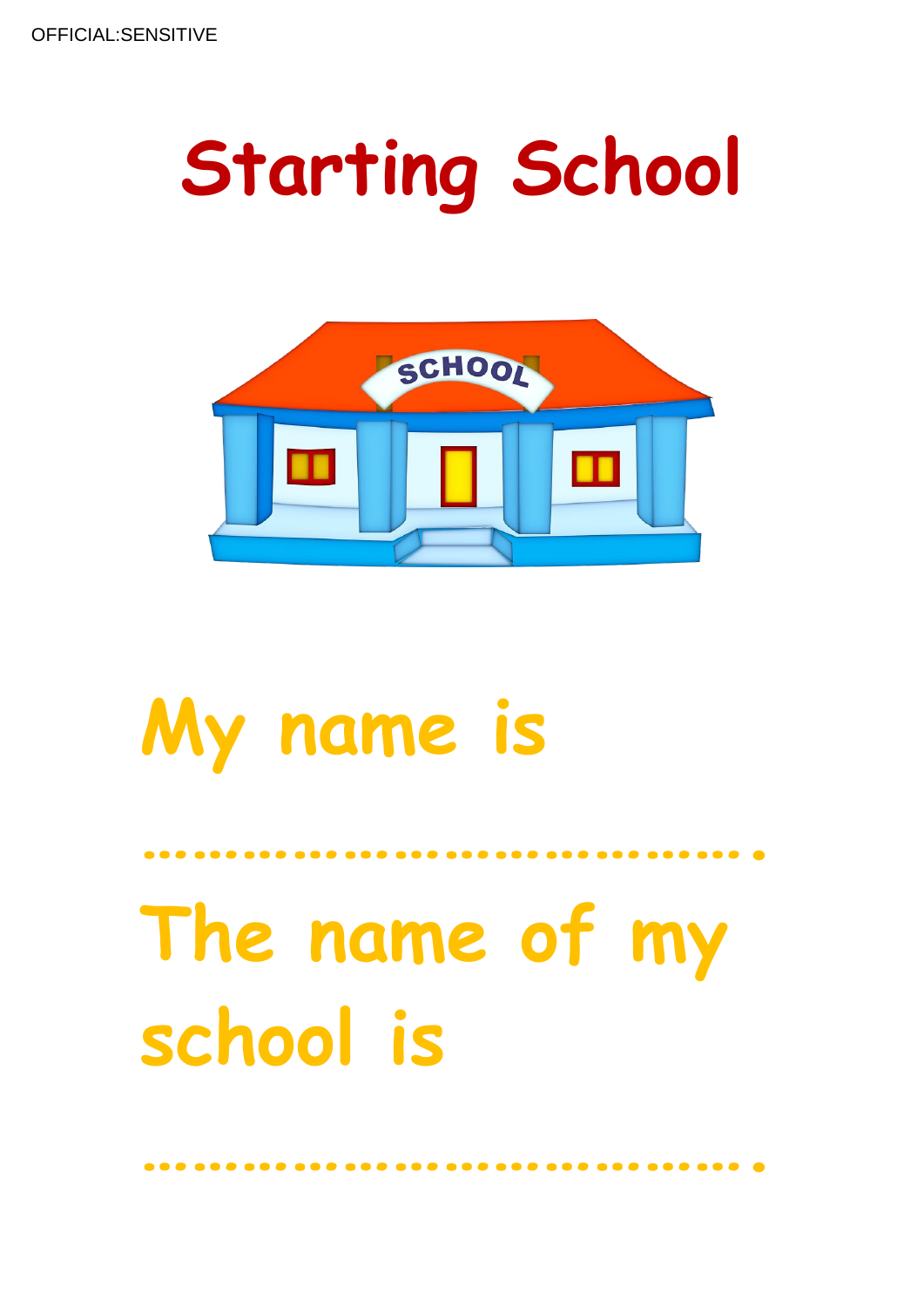

#### **Dear Parents/Carers**

**Starting primary school is a significant milestone in any child's life and is often both exciting and challenging, however, due to Covid 19, the normal preparations for your child starting school will be additionally challenging. We have prepared some resources, including links and activities, that we hope may be of use to you during the coming weeks.** 

**The 8 different areas covered will include:-**

- **1.Finding out about my new school**
- **2.Practical preparation (social/independence skills)**
- **3.Practical preparation (home learning)**
- **4.Emotional preparation**
- **5.Making new friends**
- **6.Counting down and final week**
- **7.Preparing yourself**
- **8.First Day**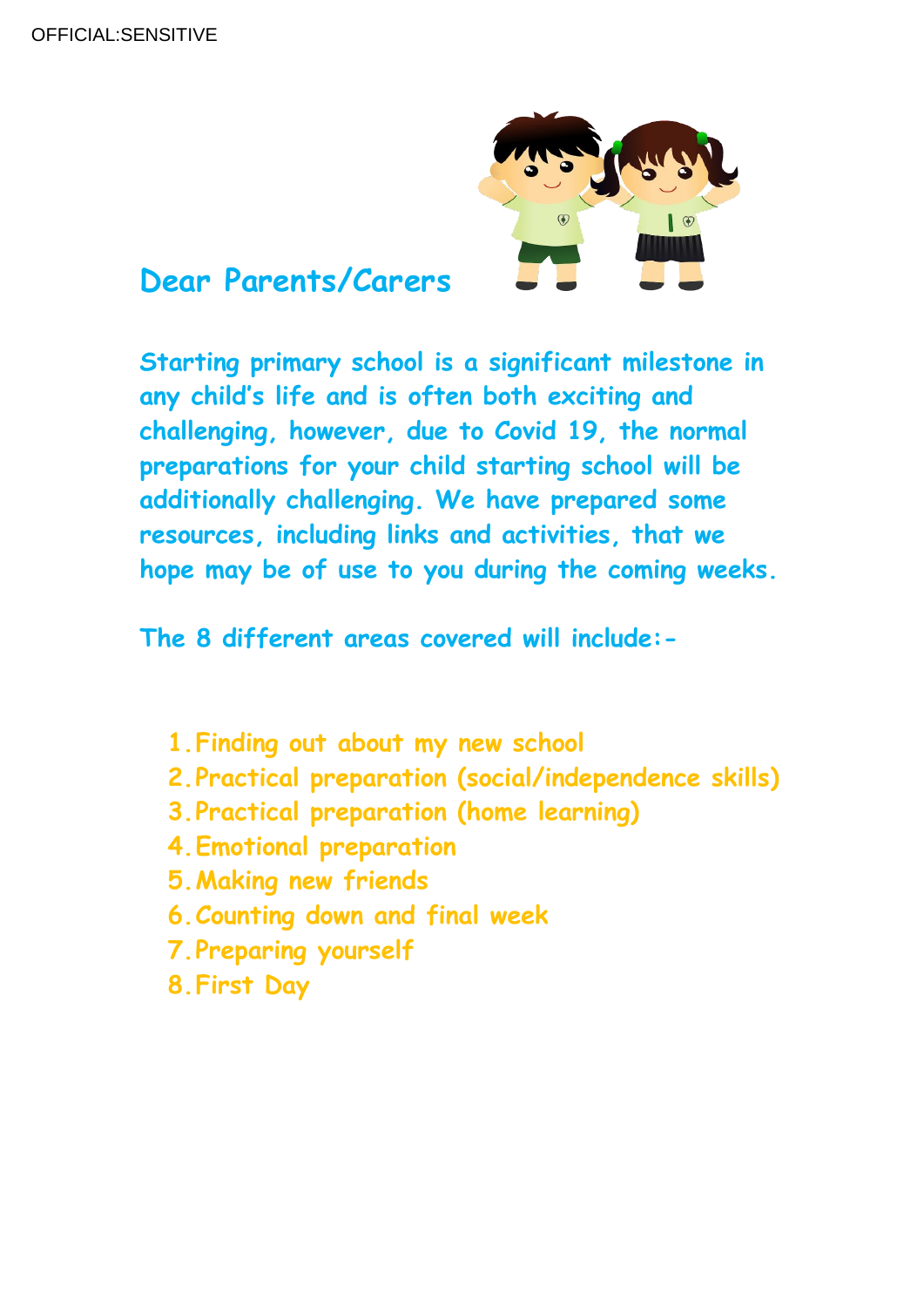### **Finding out about my new school**

#### **Draw a picture of your new primary school**



**Draw a picture of how you will travel to school……………**

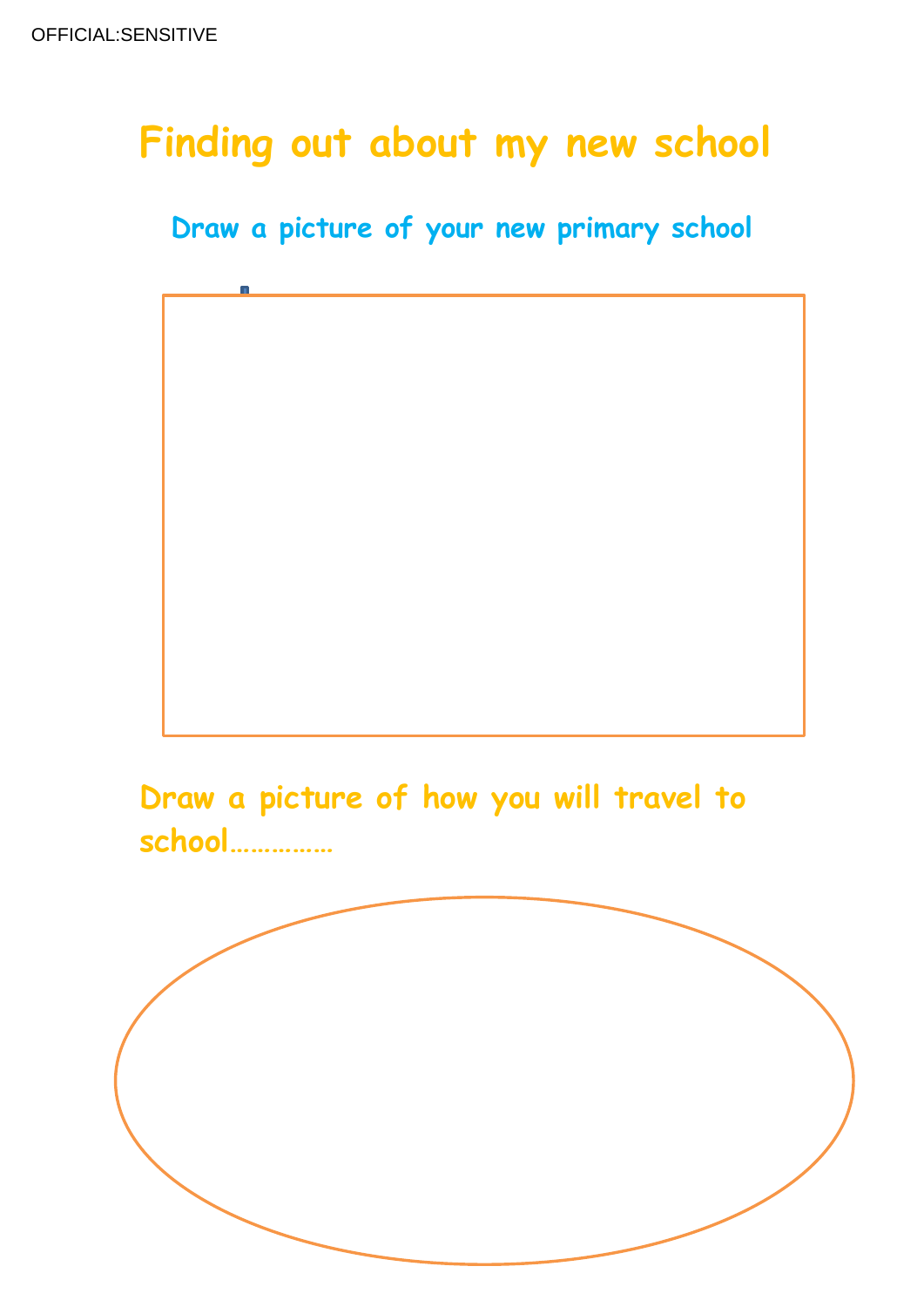**To help familiarise your child with their new school search the school website and look at pictures together with your child or download their prospectus if there is one available. On the website it may show pictures of children undertaking activities within the school building and grounds and key members of staff that may be teaching or have links with your child once they start.** 

**Normal visits for foundation children to look around may not be possible at the moment and it might be worth checking the school website to see if any virtual tours of the school are available to look at to gain familiarisation with the building. If your child's school do not have a virtual tour show your child the link below for a general tour of a primary school as shown by two primary aged children. https://www.bbc.co.uk/bitesize/articles/z4v792p**

#### **Other activities**

**Use the time between now and when your child first starts school to create an 'All about me' scrapbook to show their new teacher and classmates. The book could include drawings/photos of themselves and things they have collected such as achievements certificates at nursery or pre-school, special paintings or anything to do with their interests.**

**If your child does not want to complete a scrapbook you could use the link below to print and complete an 'All about me' worksheet which can also be shown to your child's teacher or kept in their memory box.**

[http://teach.files.bbci.co.uk/startingprimaryschool/all\\_about\\_me\\_worksheet.pdf](http://teach.files.bbci.co.uk/startingprimaryschool/all_about_me_worksheet.pdf)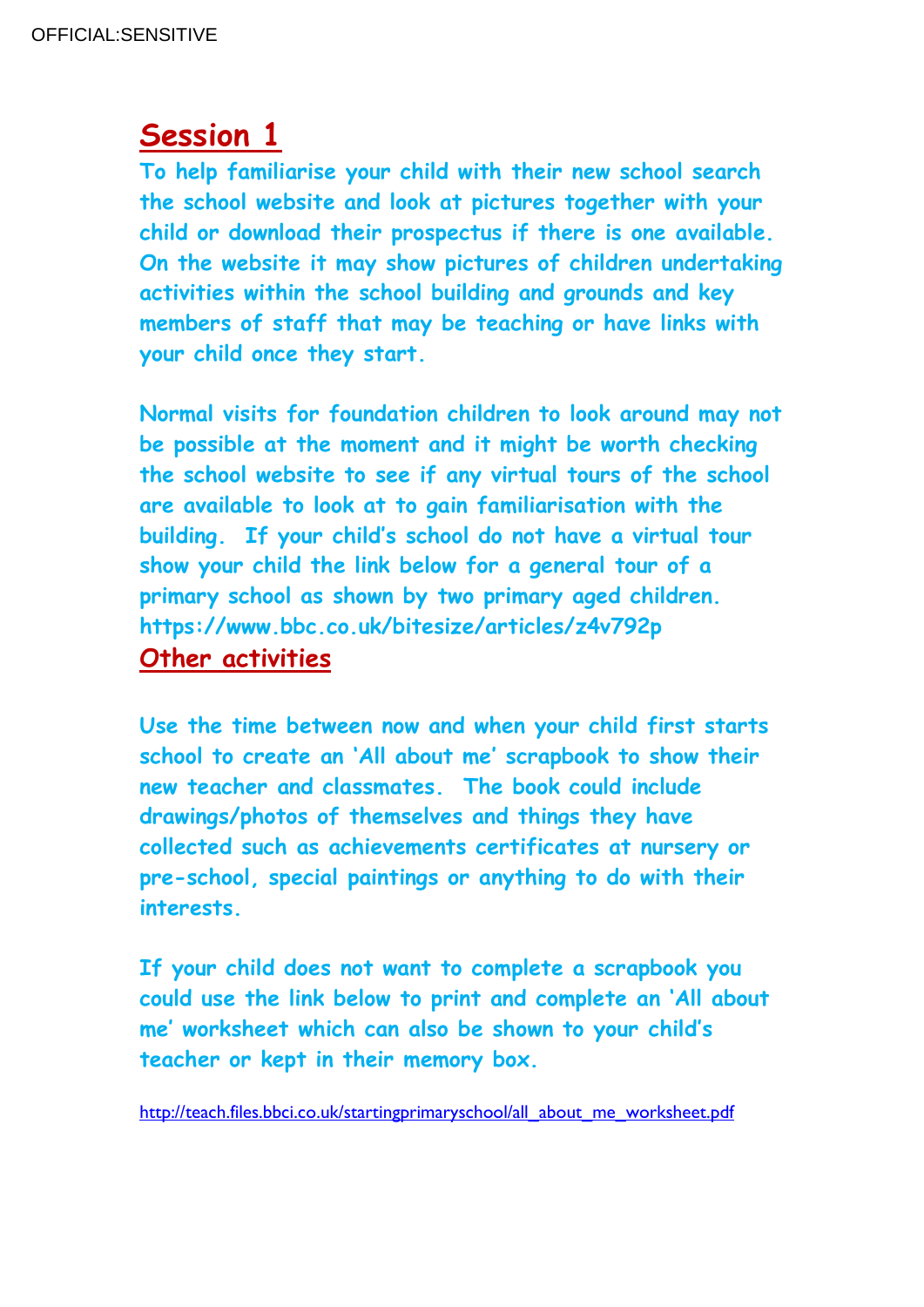

#### **Practical Preparation (Social/independence skills)**

**As parents/carer's you may wonder what you need to teach your child in preparation for school readiness. Some of the most important things to support your child with prior to them starting school will be encouraging them to do the following things for themselves.**

**Managing snack and mealtimes (using a knife and fork) Dressing and undressing Going to the toilet and hand washing Recognising and organising their own belongings Putting up their hand to ask questions Sitting down with their legs crossed and hands in their lap Managing ties and shoelaces (Velcro shoes are easier) Tidying up their toys Helping with simple chores**

**The links below highlight some of the above and provides a video for practising with ties and some tips from an early year's specialist.**

<https://www.bbc.co.uk/bitesize/articles/zvxj47h>

<https://www.bbc.co.uk/bitesize/articles/zrg8gwx>

**In support of this session decide with your child what they would like to practise over the coming few weeks and maybe create a chart to show when they have completed their challenge.**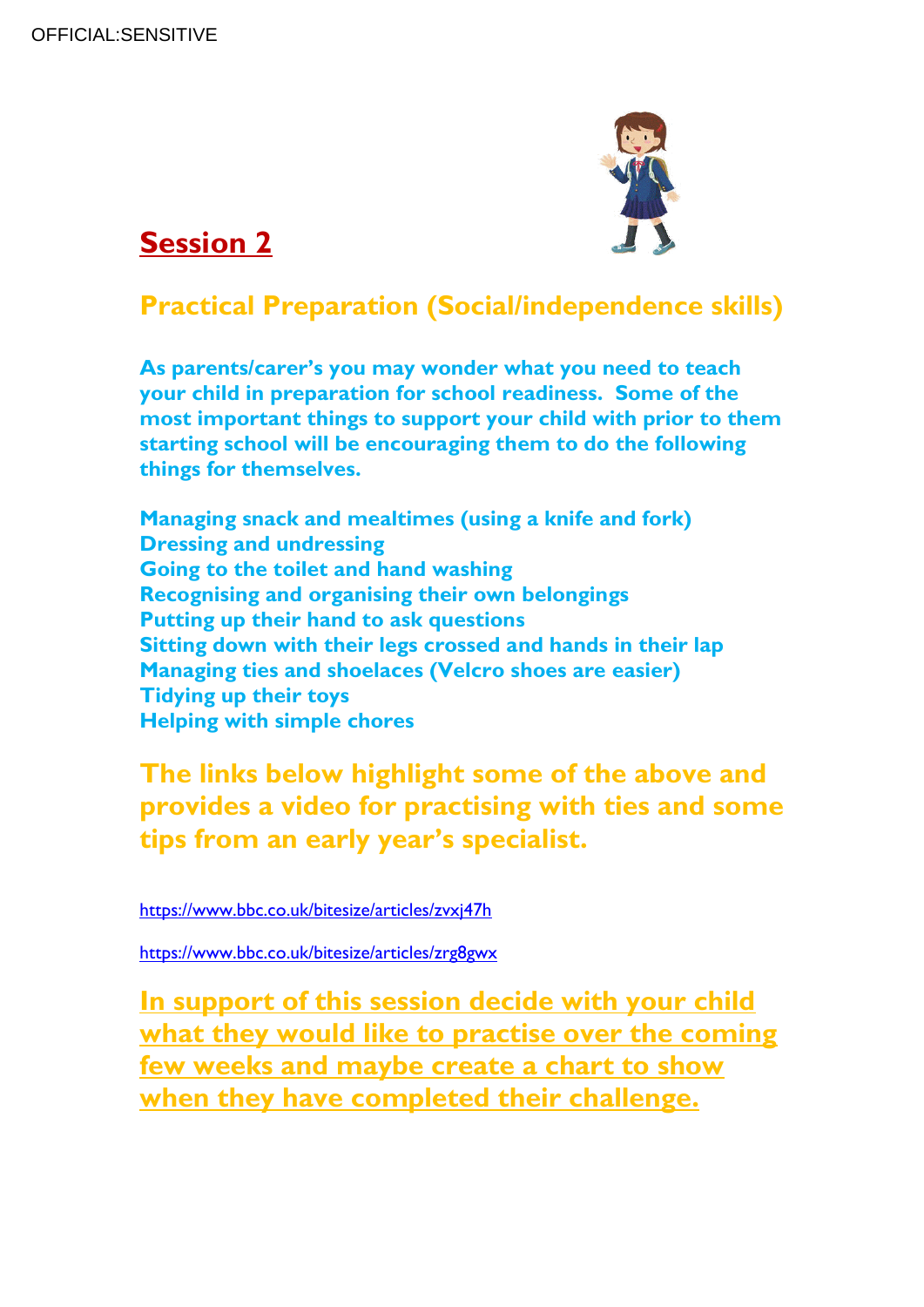#### **Practical Preparation (home learning)**

**Children have a natural curiosity about their surroundings and can often be asking the 'why' question. Talking to your child and reading to them are two great ways to support your child's development. Sharing books in a fun and interactive way can help to develop their love of stories and books, this is more of a priority at this stage than letter recognition. When reading stories talk about the characters encourage your child to act out parts of the story with their own toys or puppets and explore what the characters might be feeling.**

**Through everyday activities such as cooking, gardening and messy play many skills can be built up and strengthened, such as fine motor skills, in readiness for school. Preparing food and cooking with your child will help their understanding of maths through weighing and measuring and using utensils. Cooking also involves science such as what happens to ingredients when they are heated or cooled. Messy play both indoors and outside will help develop many aspects of learning, for example painting can help expression of emotions through choice of colours. If you are interested in some creative ideas of what you can do with your child check out the link below for ideas.**

<https://www.bbc.co.uk/cbeebies/makes>



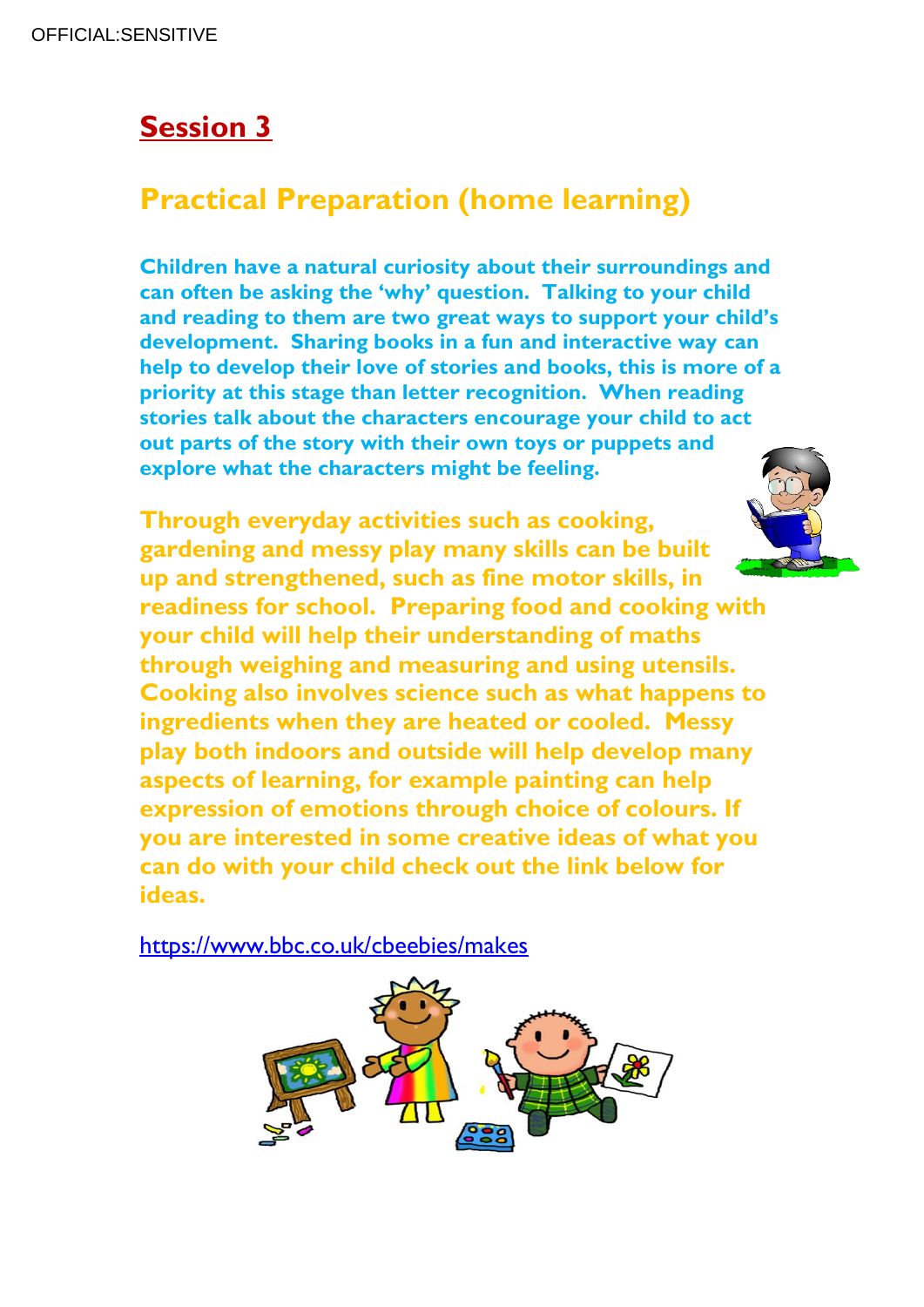

**Gardening, whether you have a large outside space or just a window box is another great learning activity you can undertake together. Children love to watch plants grow and gardening can be a helpful activity for reducing stress and developing your child's self-esteem. Maybe photographs of the development of the plant from a seed to seedling to full grown plant could be taken and included in your child's scrap book of activities undertaken during the build up to starting school. For a variety of ideas look up the following links from jumpstart.** 

<https://www.jumpstart.com/common/planting-seeds-for-success>

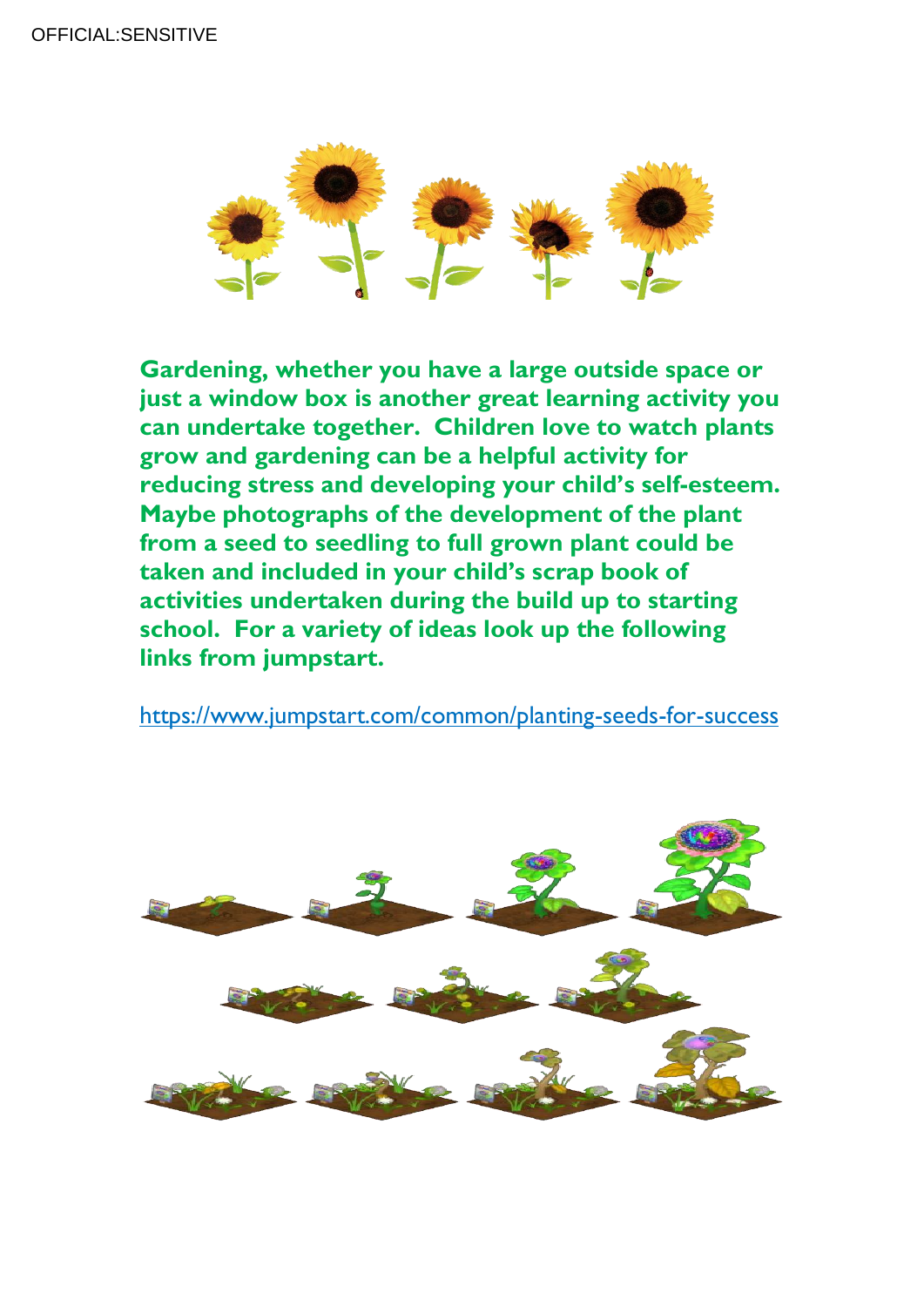#### **Emotional preparation**

Much of the practical preparation you undertake with your child will also help to prepare your child emotionally for school. Young children can struggle with things that are not tangible, therefore, raising their confidence levels by being prepared practically will improve their ability to cope with what is expected of them at school. All children are individuals and will cope with the build up to school differently and they will also pick up on the emotions of the adults around them, therefore, in section 7 we have included some ideas on how to manage your own feelings about your child starting school.

 Using a variety of resources that introduce your child to school and make familiar the aspects of the school day will help them emotionally as they begin the physical process of transitioning into school. Looking at photographs of school children, reading books, watching online video clips and television programmes can all contribute towards your child's understanding of what it will be like at school. Also undertaking role play of the different aspects of a school day will help them to feel more confident. Ideas for role play could include some or all of the following:-

Taking the register Lunchtime Playtime PE lessons Recognising their name label

Check out this BBC clip for suggestions: <https://www.bbc.co.uk/bitesize/topics/zhtcvk7/articles/znc9vk7>

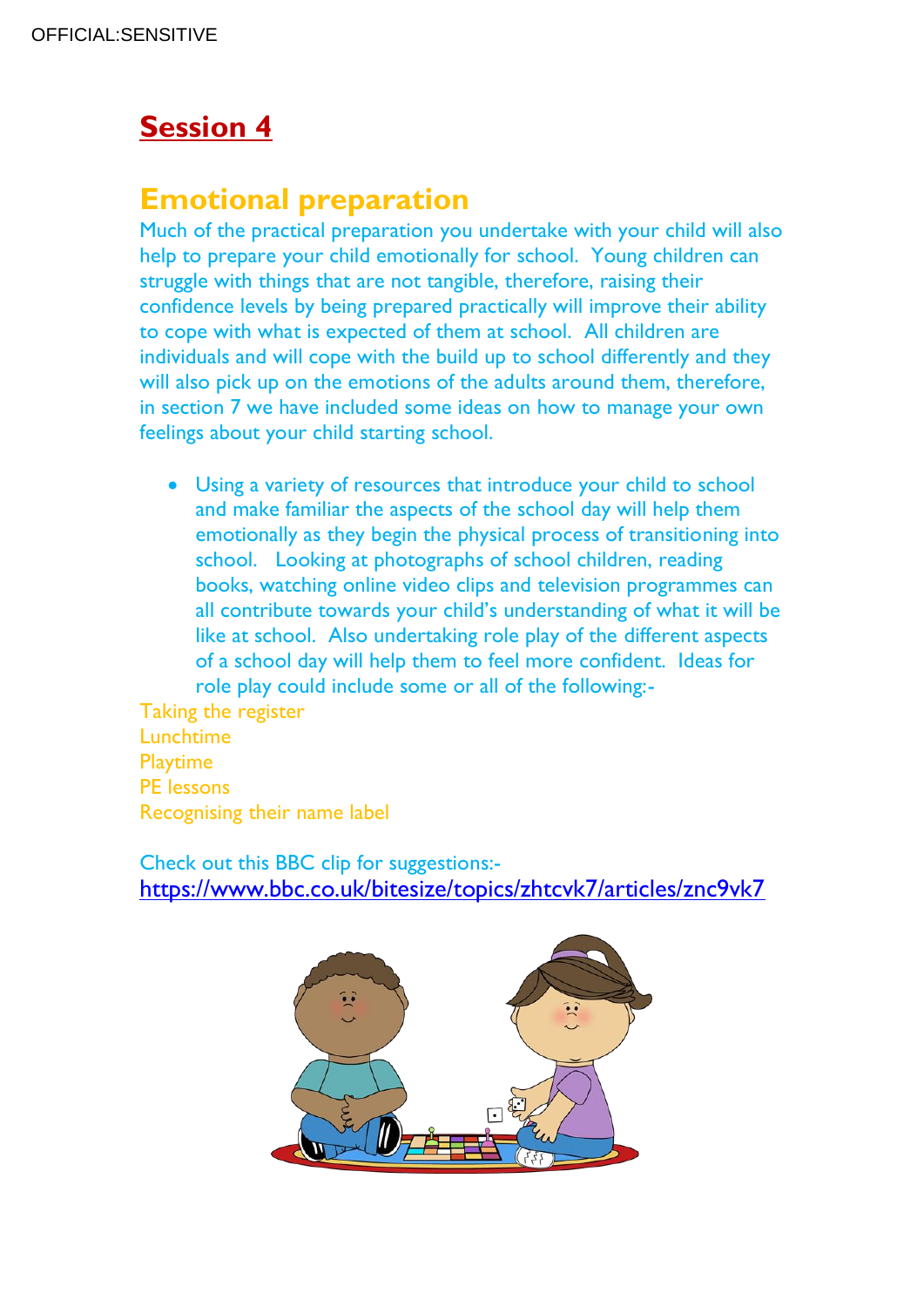In every area of preparation encourage your child as they face new challenges and recognise the small steps they take towards their goals.

Listen to some top tips by a clinical psychologist on Bitesize on growth mindsets.

#### <https://www.bbc.co.uk/bitesize/articles/zf3vvk7>

Be positive with your child and value the process of learning, not just the outcomes, remembering that children learn best when they are having fun.

Further tips on building resilience can be found on the link below.

#### <https://www.bbc.co.uk/bitesize/articles/zbbrrj6>

Why not have a go at making a feelings register with your child to help them begin to recognise different emotions.

**[https://www.elsa-support.co.uk/wp](https://www.elsa-support.co.uk/wp-content/uploads/2020/04/Emotional-register-under-5s.pdf)[content/uploads/2020/04/Emotional-register-under-](https://www.elsa-support.co.uk/wp-content/uploads/2020/04/Emotional-register-under-5s.pdf)[5s.pdf](https://www.elsa-support.co.uk/wp-content/uploads/2020/04/Emotional-register-under-5s.pdf)**

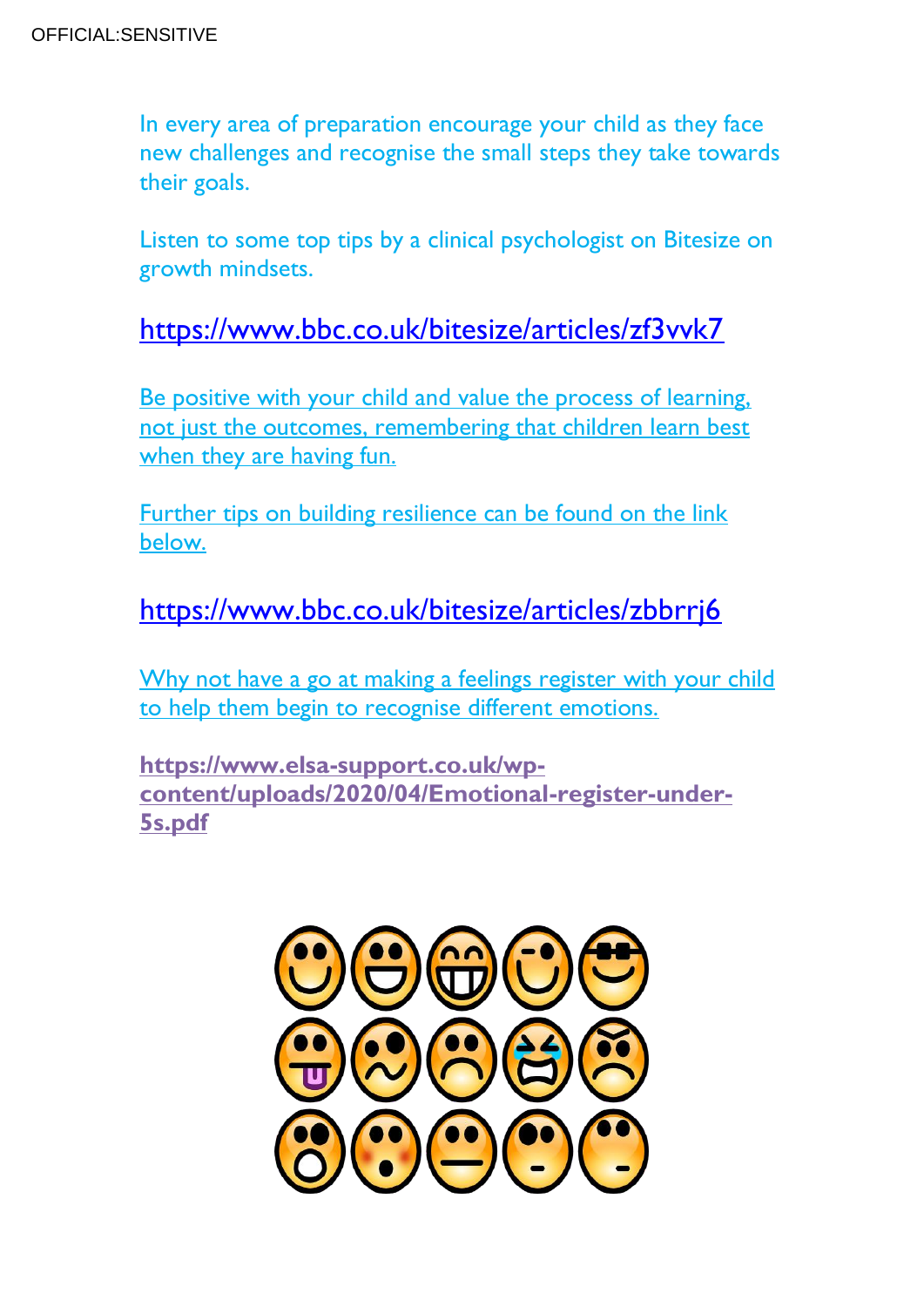#### **Session 5 Making new friends**

**Most children will have attended an early years setting such as nursery or pre-school before their reception year. There may well be children who are at their current setting that will have a place at the same school and that could provide opportunities for playdates to help build friendships prior to starting school. However, in the current situation that may not be possible before school starts, therefore, we have listed a few ideas below on helping to develop your child's friendship skills.** 

- **1. Develop empathy through role modelling positive behaviour and reinforce through noticing and praising kind behaviour.**
- **2. Help your child understand boundaries and why they are important. Playing games involving turn taking and following rules can help with this.**
- **3. Develop social skills through encouraging politeness, role playing with teddies and favourite toys and allowing your child to resolve squabbles with siblings where possible.**

#### **[https://www.bbc.co.uk/cbeebies/grownups/help-your](https://www.bbc.co.uk/cbeebies/grownups/help-your-child-make-friends-at-primary-school)[child-make-friends-at-primary-school](https://www.bbc.co.uk/cbeebies/grownups/help-your-child-make-friends-at-primary-school)**



**An activity to try on the ELSA website during lockdown. https://www.elsa-support.co.uk/friends-little-book/**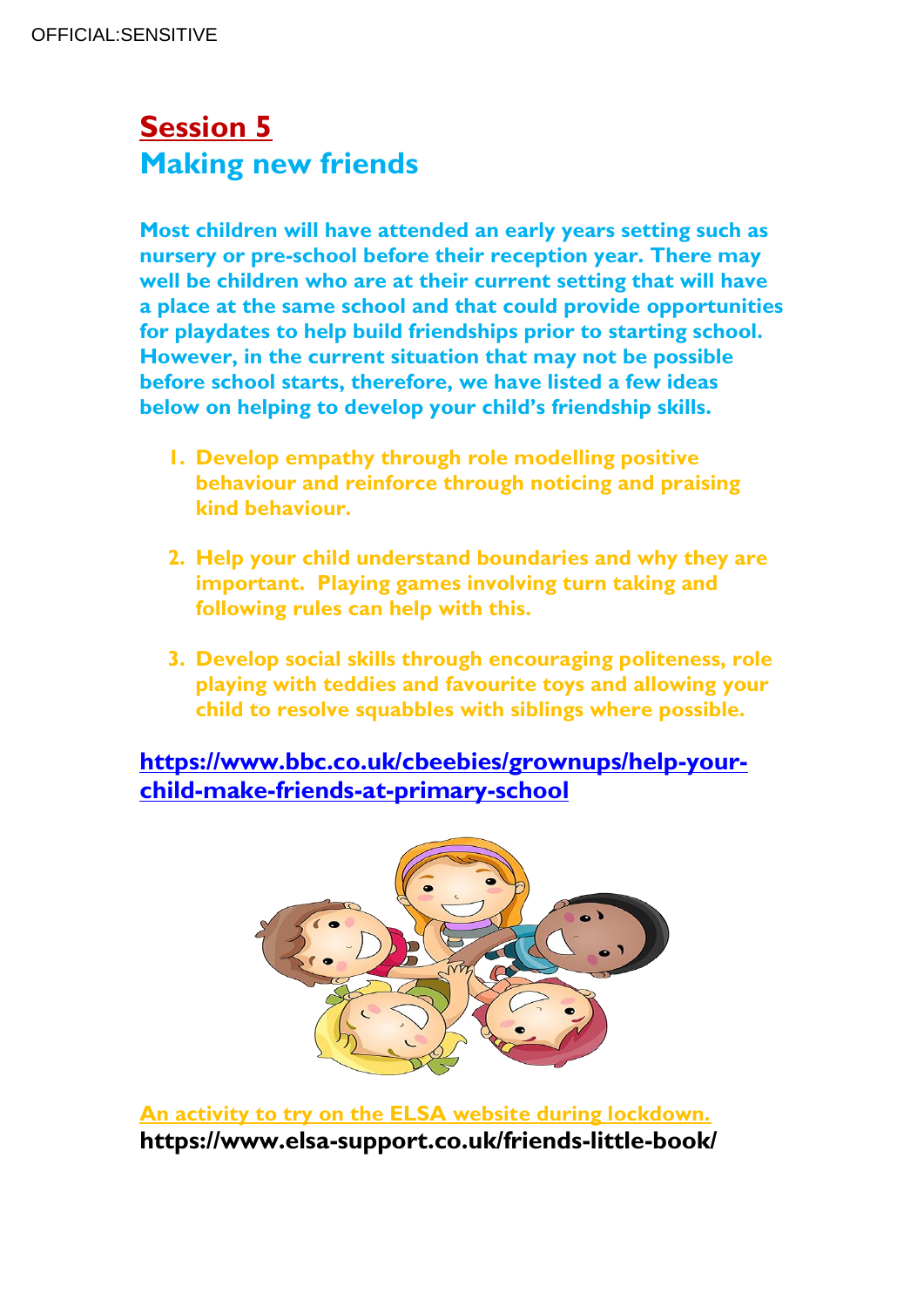**Counting down and final week**

There are a number of practicalities in preparing your child for starting school. The weeks leading up to the school start date can be a good time for building new routines. In the information below there is reference to bedtimes, making journals, uniforms and countdown calendars. There is further information on a variety of preparation topics in the Pacey.org link below.

<https://www.pacey.org.uk/partnerships/starting-school-together/preparation/>

#### **Making a journal/scrapbook together**

Creating a journal or diary together over the summer can be helpful for when your child's starts school. You could use bath time or dinner time to chat to your child about what has happened during the day or week and then record in the book. You could use pictures or photographs and write next to them what has happened, with your child making marks underneath your writing.



#### **Sleep routines**

Establishing a good bedtime routine, if not already in place, can be really helpful in the build up to the big day. Having time to wind down is important for your child and bath time and reading books together can be relaxing activities. Children can find the early weeks of school tiring as there will be lots of new information for them to take on board so being in a regular pattern at bedtime should be beneficial. Check out the link below from Bitesize with a video clip from an expert sleep consultant.

**<https://www.bbc.co.uk/bitesize/articles/znhyt39>**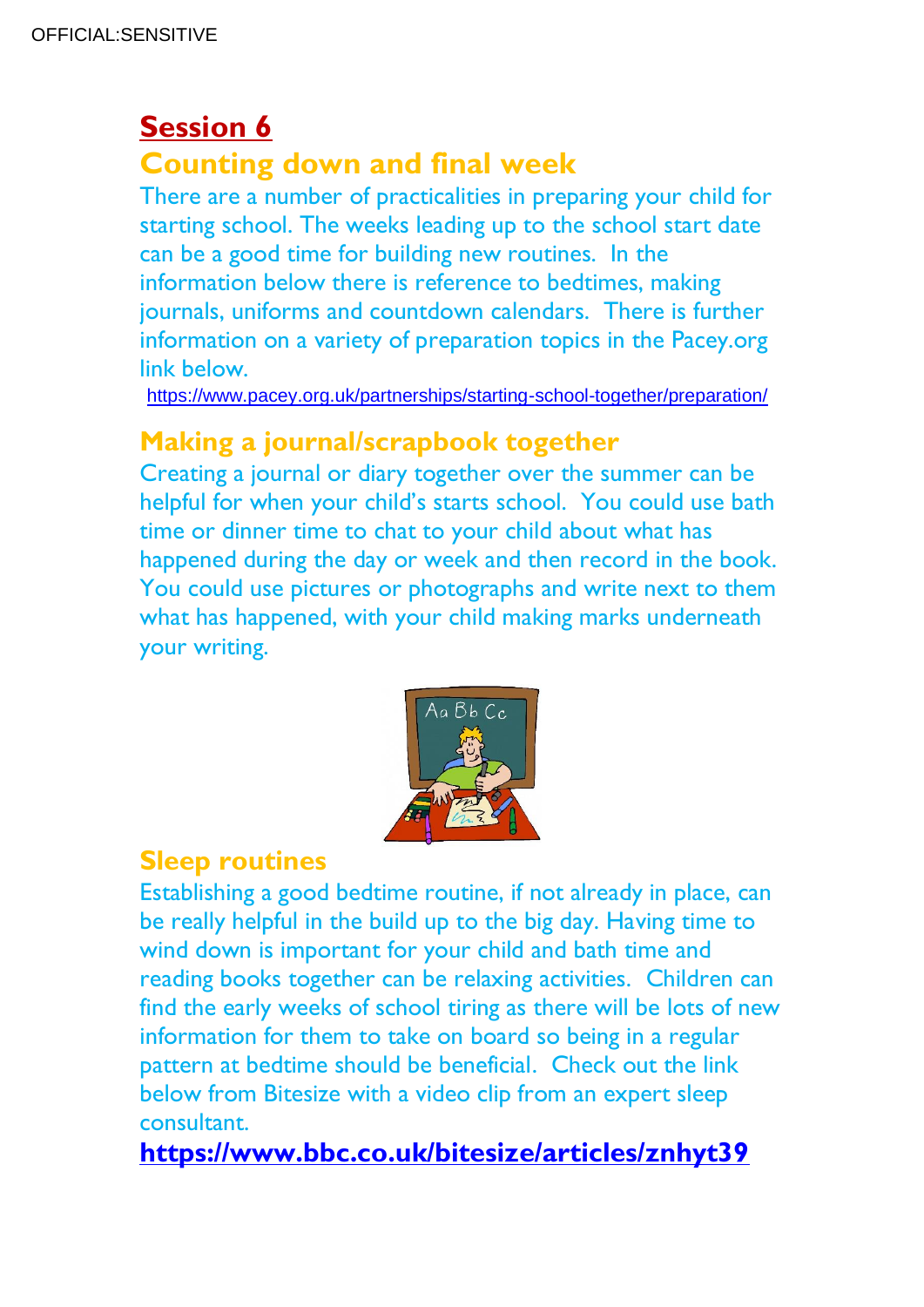#### **Timelines and countdown calendars**

Children can find it difficult to have a concept of time and if they are becoming anxious around the build up to school creating a visual display of the dates may help. If you make a calendar involve your child with the activity and decorate it with pictures and images of their interests or favourite characters. You could decide to put a tick or sticker on each day to enable your child to see how long until the big day. The link below on the ELSA support site will give you some ideas and there is a blank template attached with this session if you prefer.

[https://www.elsa-support.co.uk/wp](https://www.elsa-support.co.uk/wp-content/uploads/2020/01/Timelines.pdf)[content/uploads/2020/01/Timelines.pdf](https://www.elsa-support.co.uk/wp-content/uploads/2020/01/Timelines.pdf)

#### **Final week**

Hopefully all the practical preparation will have been completed beforehand to enable both you and your child to enjoy the final week together. Ideally relaxing and having fun in the last few days before school will assist your child to make a calm start without any last minute stress of buying uniforms and resources. Allow your child to become familiar with their uniform maybe trying it on and wearing it around the house with their school shoes so they can adjust to it before the first day. Getting out for some exercise and walking past the school, familiarising yourselves, in the days leading up will all help towards making the first day more manageable.

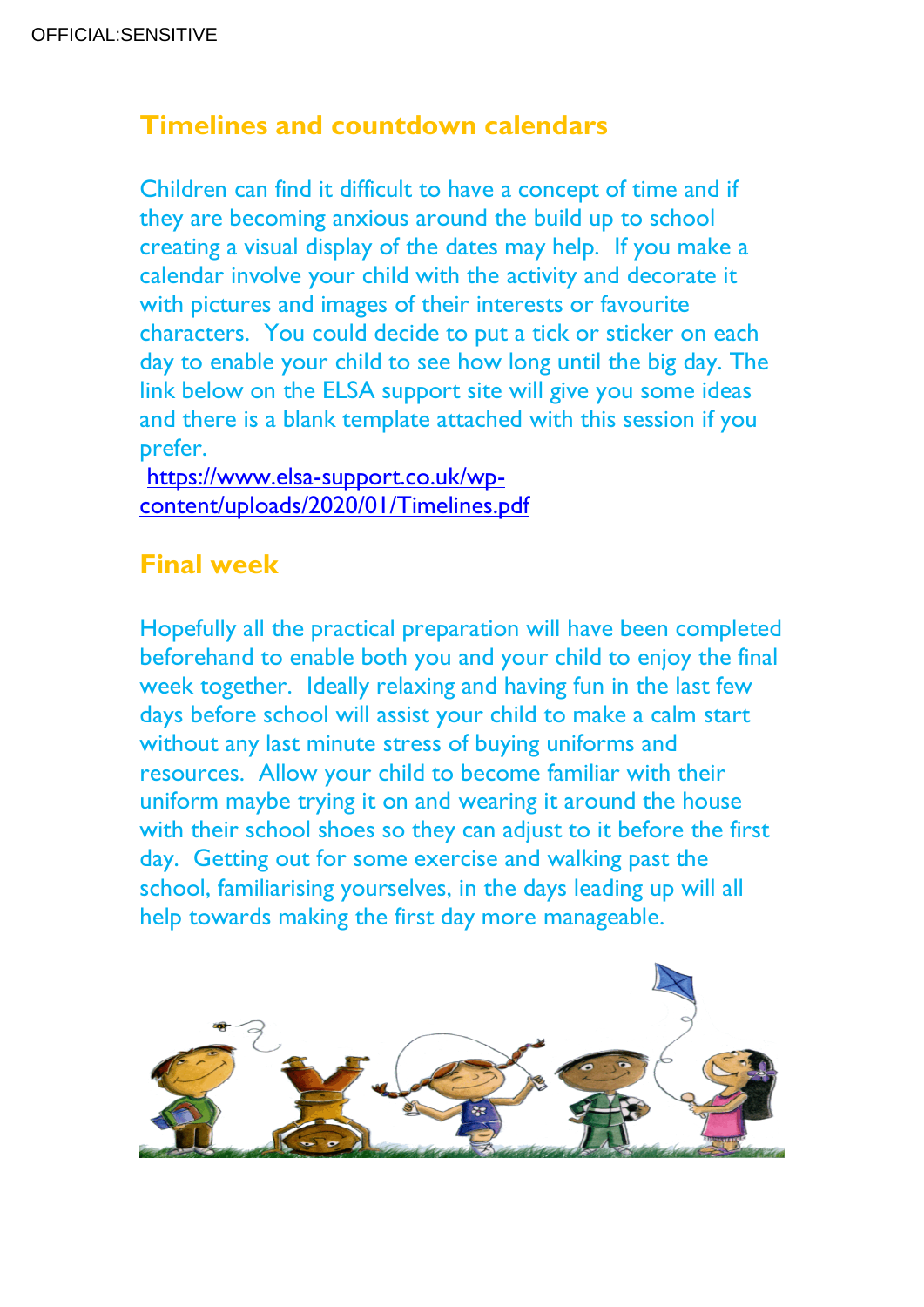| Monday | <u> 77</u><br>Tuesday | Wednesday | <b>Thursday</b> | - ---<br>$\cdots$<br>Friday | --<br><b>Saturday</b> | <b>Sunday</b> |
|--------|-----------------------|-----------|-----------------|-----------------------------|-----------------------|---------------|
|        |                       |           |                 |                             |                       |               |
|        |                       |           |                 |                             |                       |               |
|        |                       |           |                 |                             |                       |               |
|        |                       |           |                 |                             |                       |               |
|        |                       |           |                 |                             |                       |               |
|        |                       |           |                 |                             |                       |               |
|        |                       |           |                 |                             |                       |               |
|        |                       |           |                 |                             |                       |               |
|        |                       |           |                 |                             |                       |               |
|        |                       |           |                 |                             |                       |               |
|        |                       |           |                 |                             |                       |               |
|        |                       |           |                 |                             |                       |               |
|        |                       |           |                 |                             |                       |               |
|        |                       |           |                 |                             |                       |               |
|        |                       |           |                 |                             |                       |               |
|        |                       |           |                 |                             |                       |               |
|        |                       |           |                 |                             |                       |               |
|        |                       |           |                 |                             |                       |               |
|        |                       |           |                 |                             |                       |               |
|        |                       |           |                 |                             |                       |               |
|        |                       |           |                 |                             |                       |               |
|        |                       |           |                 |                             |                       |               |
|        |                       |           |                 |                             |                       |               |
|        |                       |           |                 |                             |                       |               |
|        |                       |           |                 |                             |                       |               |
|        |                       |           |                 |                             |                       |               |
|        |                       |           |                 |                             |                       |               |
|        |                       |           |                 |                             |                       |               |
|        |                       |           |                 |                             |                       |               |

#### **My school count down and memory calendar**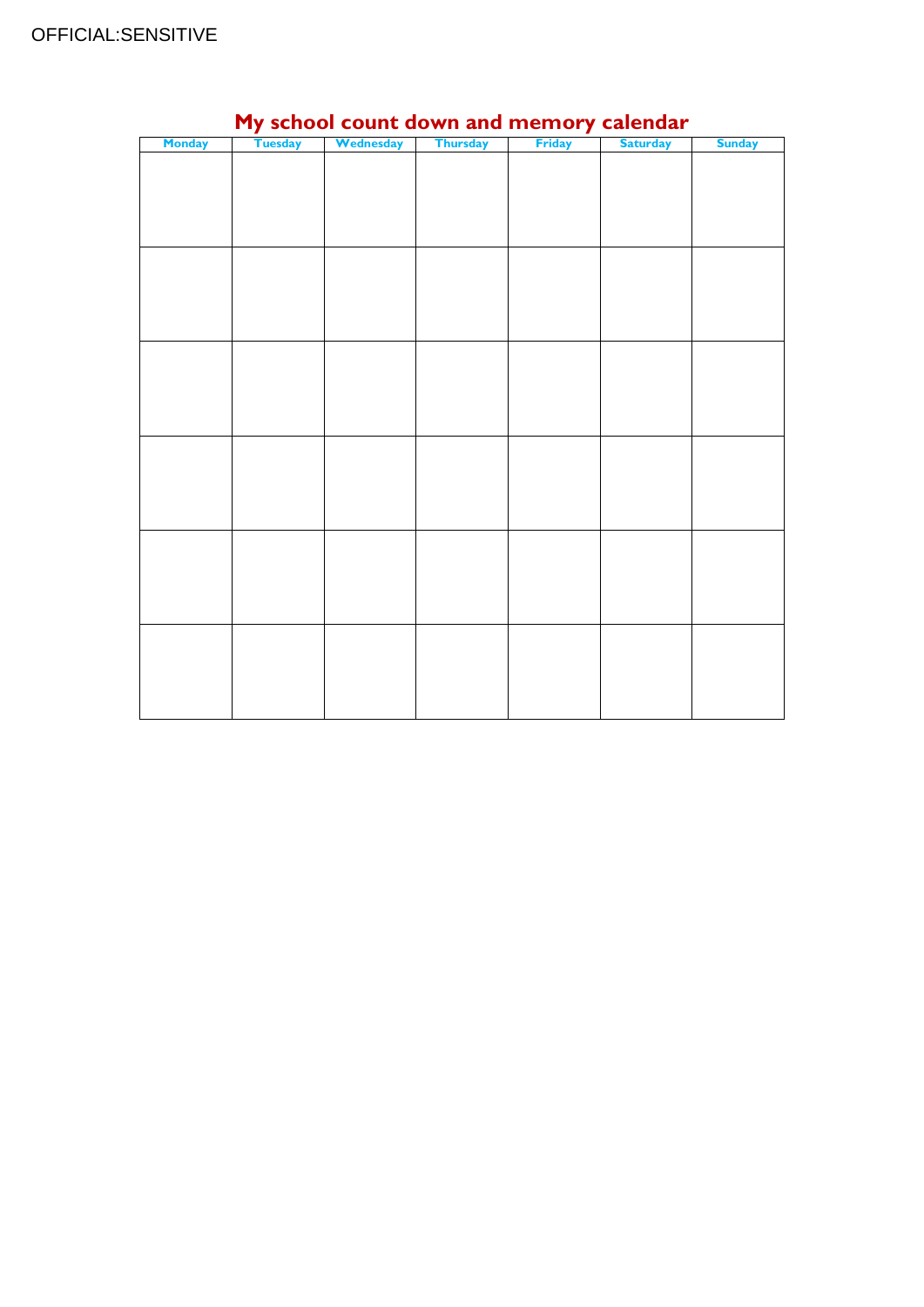

#### **Preparing yourself**

**Although it may be an anxious time for your child as they begin school for the first time it can, understandably, also be an anxious time for parents and carer's. Children are all individuals and some may walk into school apparently confidently other's may cling on to their adults and say that they do not want to go. It is, therefore, really important that during the build-up you remain positive about starting school and encourage your child to think about all the new and exciting things they will experience when they start.** 

**Be prepared yourself by researching the school website and reading information sent by the school. You will feel more confident if you know what to expect and your child will pick up on this. Most schools encourage parents/carer's to label all their children's uniform and belongings and as mentioned previously it will be less stressful if this is completed in advance.** 

**With all the practical preparation completed trying to ensure you look after yourself emotionally is as important for you as it is for your child. An early night and planning to get up before your child to ensure you have at least a little time for yourself can be helpful for your wellbeing. Allowing your child to become independent with being able to access some aspects of getting breakfast will help with timescales particularly if you have more than one child to get ready.**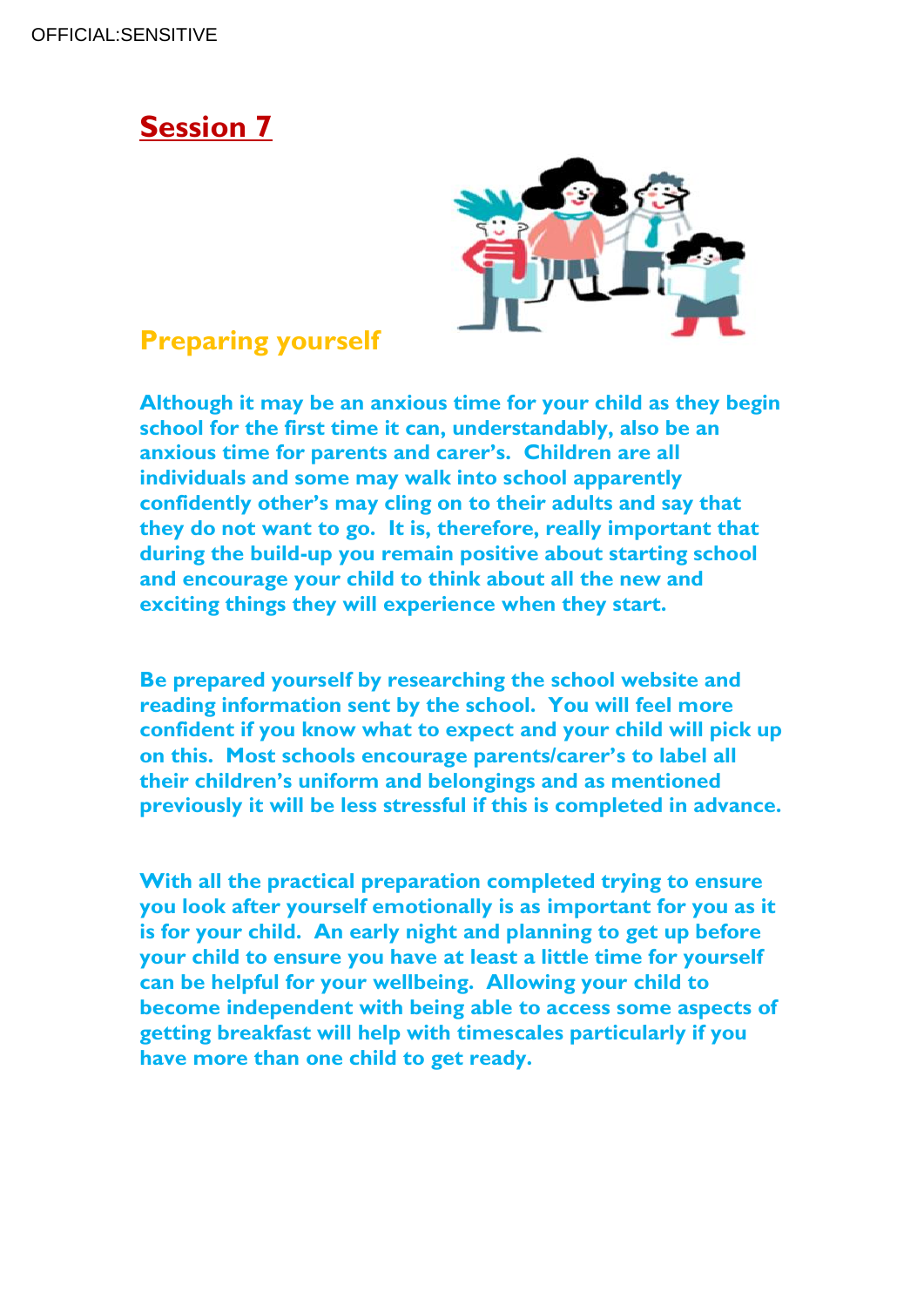**If your child has additional needs or you have concerns about their development the school will have a senco (special educational needs co-ordinator) and if you are a carer the school will also have a DT (designated teacher) for all children in care or previously looked after. Some schools also have a PSA (parent support advisor) who may help with issues around uniform, behaviour and support you during meetings with teachers and other professionals.**

**Being involved with your child's school by attending special assemblies, parent's evenings and social events can all have a very positive impact on your child. If you are able there are a number of ways to become involved with your child's school including the PTA (parent and teacher association), volunteering to help i.e. with reading/school trips etc. and being a parent governor. Finding out if there is an online parent's group may also be another way to build relationships yourself as this could be beneficial when sharing ideas and resources for school projects, costume days etc. and hopefully become a helpful support network.**

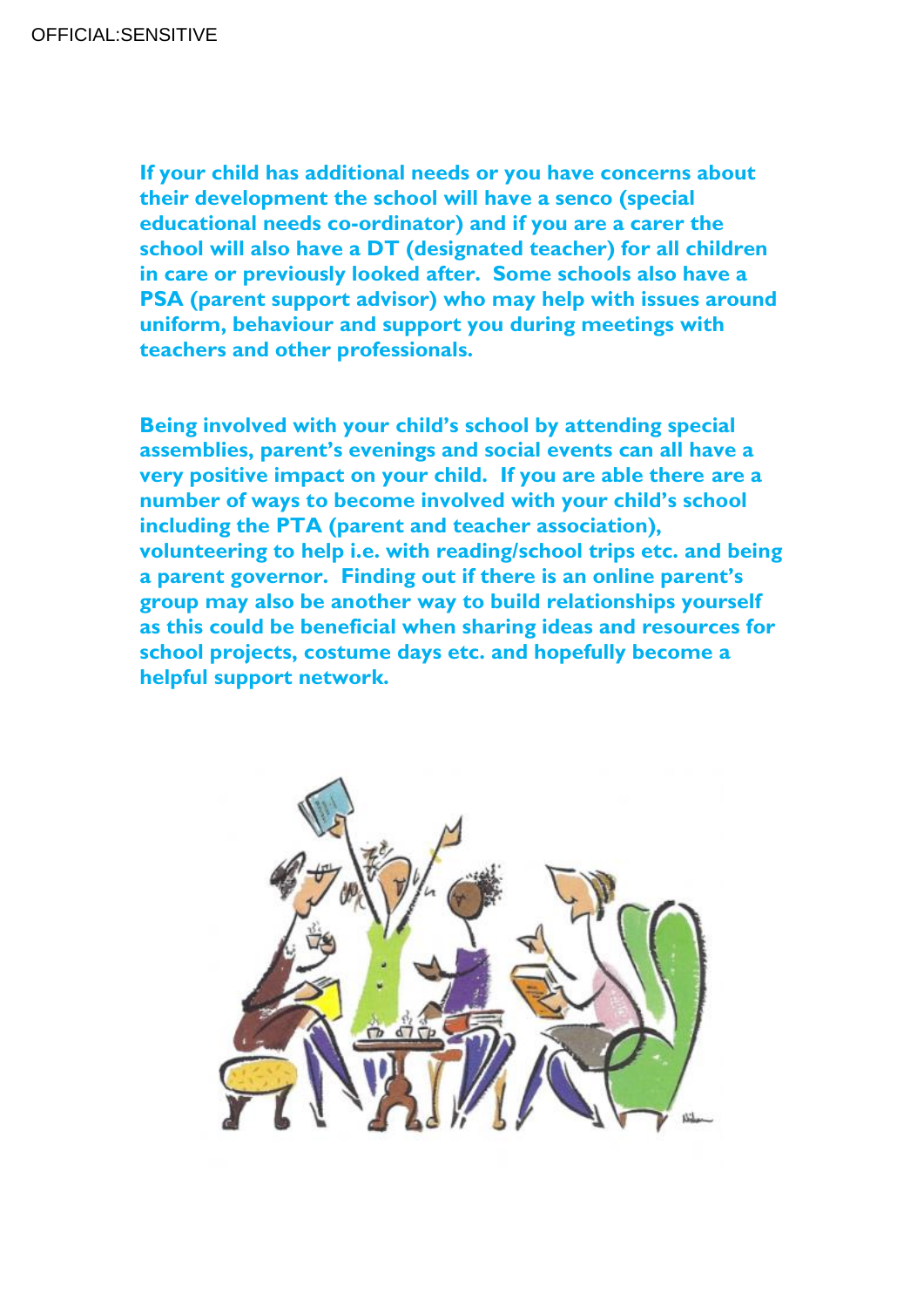**First Day**

**Some schools may have a staggered transition timetable beginning with just mornings and gradually building up to including lunchtime and finally staying all day. Closer to the start date your child's school should inform you of the transition plan. If you are not able to drop your child on the first day, due to work or other commitments, inform the school who will be dropping off/collecting your child. If you are not able to be with your child on their first day, school permitting, suggest to whoever is taking them, to take photos or videos that can be shared with you later.**

**Allow extra time on the first day in case of any last minute delays and so you can arrive at the school in plenty of time. If you are able to walk to school this may be a good time to chat about anything your child is anxious about and reinforce that you will be looking forward to hearing about everything they have done. Where you say goodbye to your child will depend on the particular school and can be discussed with the school beforehand. Being calm yourself and reassuring your child with positive comments and focus on the fun and excitement of starting school will help them to feel relaxed.** 

[https://www.bbc.co.uk/iplayer/episode/p07jt1gd/time-for](https://www.bbc.co.uk/iplayer/episode/p07jt1gd/time-for-school-songs-1-get-ready)[school-songs-1-get-ready](https://www.bbc.co.uk/iplayer/episode/p07jt1gd/time-for-school-songs-1-get-ready)

**In the clip below Topsy and Tim talk about their first day at school, you might like to use this video to reassure your child that other children are likely to feel the same as them. The video clip might also prompt some helpful discussions with your child.**

[https://www.bbc.co.uk/cbeebies/curations/starting-school](https://www.bbc.co.uk/cbeebies/curations/starting-school-curation)[curation](https://www.bbc.co.uk/cbeebies/curations/starting-school-curation)

The attached sheet can be printed and completed as a record of your child's first day with a photo added in the box or maybe your child could draw a picture.